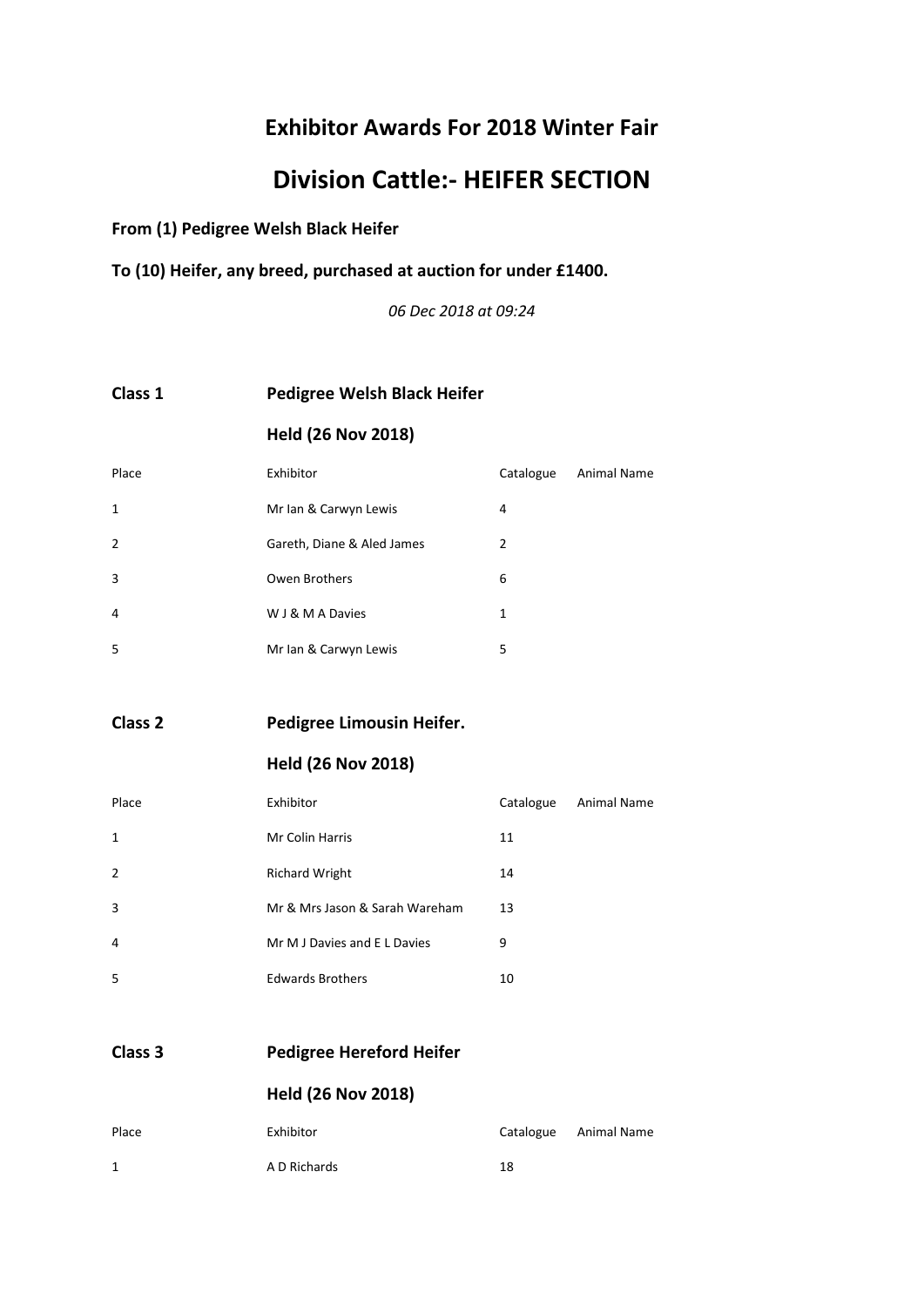| 2                  | A D Richards                               | 17        |             |
|--------------------|--------------------------------------------|-----------|-------------|
| 3                  | Mr Glenn Pritchard                         | 16        |             |
|                    |                                            |           |             |
| Class 4            | Heifer, Sired By A British Blonde          |           |             |
|                    | <b>Held (26 Nov 2018)</b>                  |           |             |
| Place              | Exhibitor                                  | Catalogue | Animal Name |
| No Results         |                                            |           |             |
| Class 5            | Heifer, Sired By A Charolais.              |           |             |
|                    | <b>Held (26 Nov 2018)</b>                  |           |             |
| Place              | Exhibitor                                  | Catalogue | Animal Name |
| 1                  | Morgan & Jones                             | 24        |             |
| 2                  | Mr Blair M Duffton and Miss Rebecca Stuart |           | 20          |
| 3                  | Colin & Wendy Phillips                     | 26        |             |
| 4                  | Mr Blair M Duffton and Miss Rebecca Stuart |           | 21          |
| 5                  | Mr Dermot Small                            | 29        |             |
| 6                  | R Arfon Jones                              | 23        |             |
|                    |                                            |           |             |
| <b>Class 5.02</b>  | Heifer, Sired By A Charolais.              |           |             |
|                    | <b>Held (26 Nov 2018)</b>                  |           |             |
| Place              | Exhibitor                                  | Catalogue | Animal Name |
| No Results         |                                            |           |             |
| Class <sub>6</sub> | Heifer, Sired By A British Blue            |           |             |
|                    | <b>Held (26 Nov 2018)</b>                  |           |             |
| Place              | Exhibitor                                  | Catalogue | Animal Name |
| No Results         |                                            |           |             |
| <b>Class 6.01</b>  | Heifer, Sired By A British Blue.           |           |             |
|                    | <b>Held (26 Nov 2018)</b>                  |           |             |
| Place              | Exhibitor                                  | Catalogue | Animal Name |
| 1                  | Mr James Nisbet                            | 39        |             |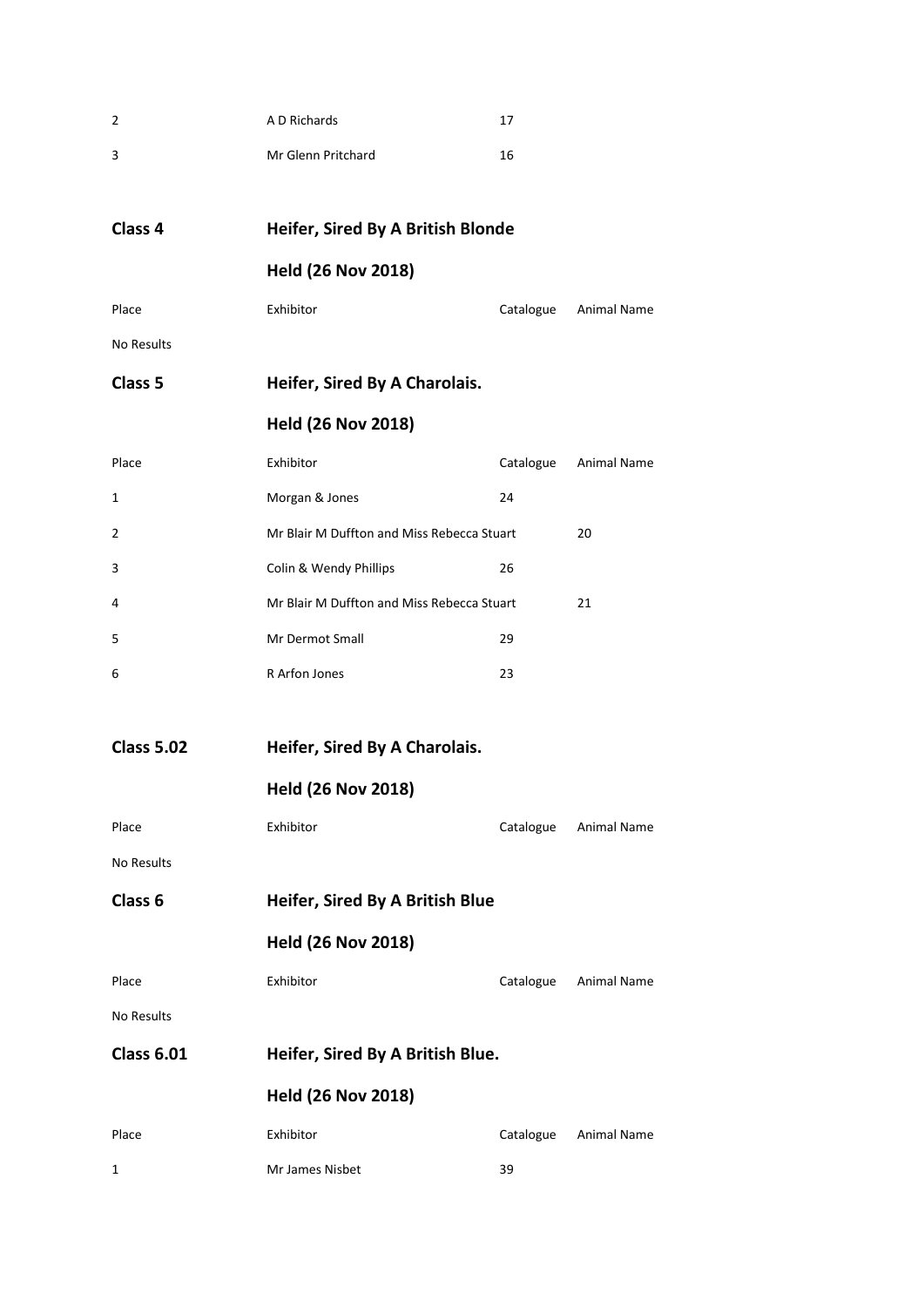| 2  | E H Pennie & Son             | 40  |
|----|------------------------------|-----|
| 3  | Mr Hugh Dunlop               | 33  |
| 4  | Mr Dai Thomas                | 43  |
| .5 | Mr David Richard Jones Lloyd | 36  |
| 6  | Lynn Davies A'i Feibion      | 208 |

#### **Class 6.02 Heifer Sired By A British Blue on or after 07 Jun 2016**

#### **Held (26 Nov 2018)**

| Place          | Exhibitor             | Catalogue | <b>Animal Name</b> |
|----------------|-----------------------|-----------|--------------------|
| $\mathbf{1}$   | Morgan & Jones        | 38        |                    |
| $\overline{2}$ | Lin Calcraft          | 31        |                    |
| 3              | E & S Layton          | 35        |                    |
| $\overline{4}$ | <b>Richard Wright</b> | 45        |                    |
| 5              | Wilkinson & Marwood   | 44        |                    |
| 6              | G H & A H Roberts     | 41        |                    |

**Class 7.01 Heifer, Sired By A Limousin**

**Held (26 Nov 2018)**

| Place         | Exhibitor               | Catalogue | <b>Animal Name</b> |
|---------------|-------------------------|-----------|--------------------|
| 1             | Lynn Davies A'i Feibion | 53        |                    |
| $\mathcal{P}$ | Mr Ioan Tudur Edwards   | 62        |                    |
| 3             | Miss Jean Mackay        | 74        |                    |
| 4             | Mr John Richard Owen    | 78        |                    |
| 5             | W J & M A Davies        | 54        |                    |
| 6             | Mr Ifan Phillips        | 79        |                    |

**Class 7.02 Heifer, Sired By A Limousin**

| Place | Exhibitor                          |    | Catalogue Animal Name |
|-------|------------------------------------|----|-----------------------|
|       | Mr & Mrs Paul & Christine Tippetts | 96 |                       |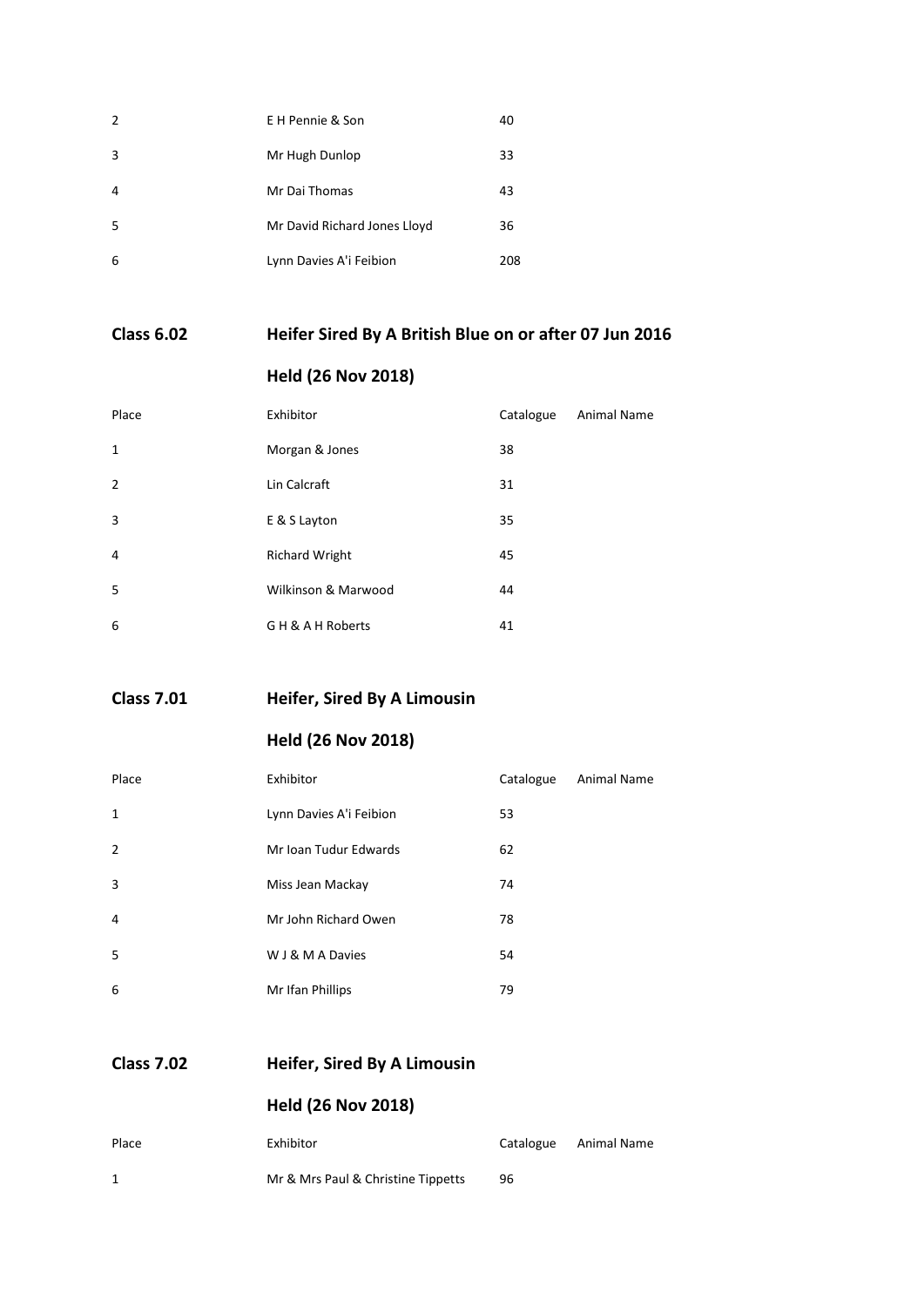| $\overline{2}$ | Mr James May              | 75 |
|----------------|---------------------------|----|
| 3              | Price & Rogers            | 83 |
| 4              | Mr James May              | 76 |
| 5              | Messrs Borlase & McMillan | 48 |
| 6              | P & S Sellers             | 92 |

**Class 7.03 Heifer, Sired By A Limousin**

#### **Held (26 Nov 2018)**

| Place          | Exhibitor        | Catalogue | <b>Animal Name</b> |
|----------------|------------------|-----------|--------------------|
| $\mathbf{1}$   | Lin Calcraft     | 50        |                    |
| $\overline{2}$ | P & S Sellers    | 91        |                    |
| 3              | JEL&CSMorgan     | 77        |                    |
| 4              | Mr Dai Thomas    | 95        |                    |
| 5              | Michael Kirby    | 68        |                    |
| 6              | Mr Ifan Phillips | 81        |                    |

**Class 7.04 Heifer, Sired By A Limousin**

**Held (26 Nov 2018)**

| Place          | Exhibitor           | Catalogue | <b>Animal Name</b> |
|----------------|---------------------|-----------|--------------------|
| $\mathbf{1}$   | Mr Darrell Cheacker | 51        |                    |
| $\overline{2}$ | Erfyl Edwards       | 61        |                    |
| 3              | N E Evans & Porter  | 63        |                    |
| 4              | P & S Sellers       | 90        |                    |
| 5              | Little & Donaldson  | 72        |                    |
| 6              | Lin Calcraft        | 49        | J MCALISTER -      |

#### **Class 7.05 Heifer, Sired By A Limousin**

| Place | Exhibitor               | Catalogue | Animal Name |
|-------|-------------------------|-----------|-------------|
| 1     | <b>Edwards Brothers</b> | 59        |             |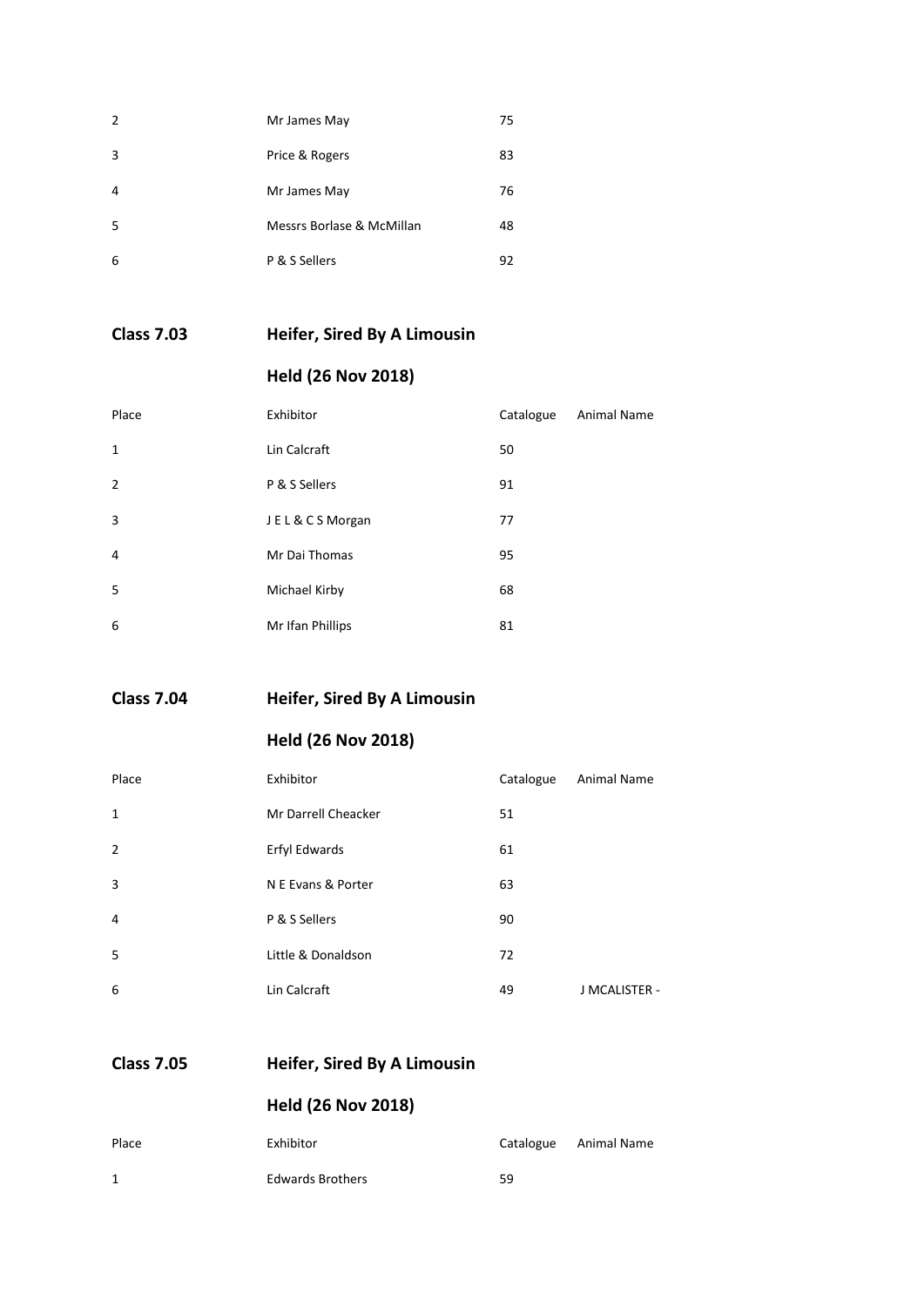| $\overline{2}$ | Messrs M D & K E Lanfear | 69 |
|----------------|--------------------------|----|
| 3              | Stewart & Lynsey Bett    | 47 |
| $\overline{4}$ | E & S Layton             | 70 |
| 5              | Mr Gwanwyn Rowlands      | 85 |
| 6              | P & S Sellers            | 89 |

# **Class 8 Heifer, Sired By A Pure Bred Continental Bull Of A Breed Not Included**

#### **Above.**

#### **Held (26 Nov 2018)**

| Place | Exhibitor               | Catalogue | Animal Name |
|-------|-------------------------|-----------|-------------|
| 1     | Mr J M Rowlands         | 101       |             |
| 2     | <b>Geraint Jones</b>    | 19        |             |
| 3     | <b>Mr Ross Williams</b> | 102       |             |

# **Class 9 Heifer, Sired By A Pure Bred Native Bull Of A Breed Not Included**

#### **Above**

#### **Held (26 Nov 2018)**

| Place | Exhibitor                | Catalogue | Animal Name |
|-------|--------------------------|-----------|-------------|
| 1     | Mr Joe Burnett           | 103       |             |
| 2     | Messrs M D & K E Lanfear | 105       |             |
| 3     | Mr W Timmis              | 106       |             |

#### **Class 10 Heifer, any breed, purchased at auction for under £1400.**

| Place        | Exhibitor               | Catalogue | Animal Name |
|--------------|-------------------------|-----------|-------------|
| $\mathbf{1}$ | Mr & Mrs T & I Ponsonby | 110       |             |
| 2            | GD & J B Jenkins        | 108       |             |
| 3            | Tomos Jenkins           | 109       |             |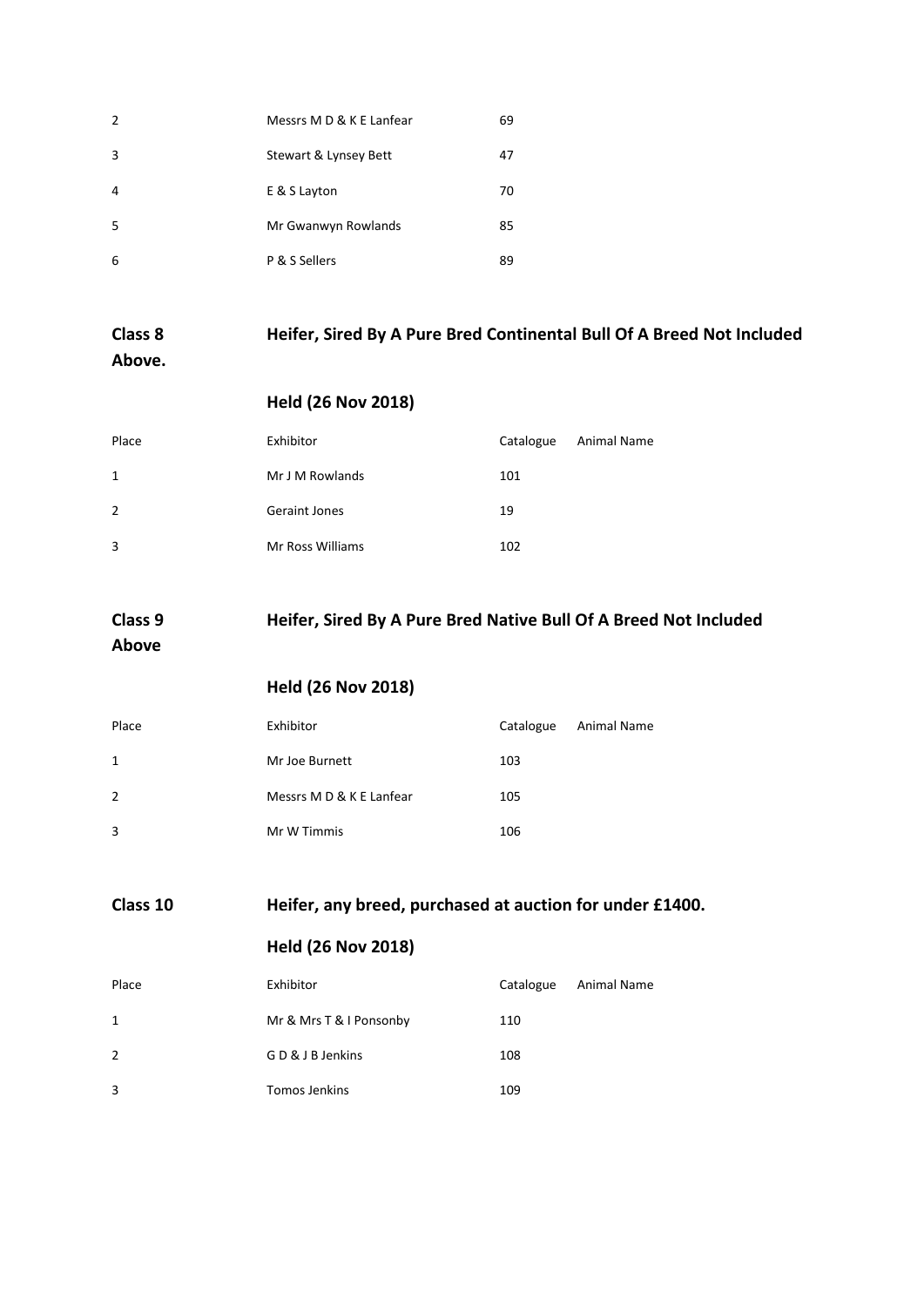# **Division Cattle:- Steer Section**

**From (14) Pedigree Welsh Black Steer.**

**To (23) Steer, any breed, purchased at auction for under £1400.**

*06 Dec 2018 at 09:24*

#### **Class 14 Pedigree Welsh Black Steer.**

#### **Held (26 Nov 2018)**

| Place          | Exhibitor                  | Catalogue | <b>Animal Name</b> |
|----------------|----------------------------|-----------|--------------------|
| $\mathbf{1}$   | Mr Tecwyn Jones            | 118       |                    |
| $\overline{2}$ | W J & M A Davies           | 114       |                    |
| 3              | Mr Ben Reynolds            | 122       |                    |
| 4              | Emyr Wyn Jones A'i Feibion | 117       |                    |
| 5              | Owen Brothers              | 121       |                    |
| 6              | E Evans a'i Gwmni          | 116       |                    |
|                |                            |           |                    |

**Class 15 Pedigree Limousin Steer.**

#### **Held (26 Nov 2018)**

| Place          | Exhibitor                    | Catalogue | Animal Name |
|----------------|------------------------------|-----------|-------------|
| 1              | T & K Bodily & J Williams    | 124       |             |
| $\overline{2}$ | J M Rowlands                 | 127       |             |
| 3              | <b>Richard Wright</b>        | 130       |             |
| $\overline{4}$ | Colin & Wendy Phillips       | 126       |             |
| 5              | Mr Andrew Michael Chris Eddy | 125       |             |

**Class 16 Pedigree Hereford Steer**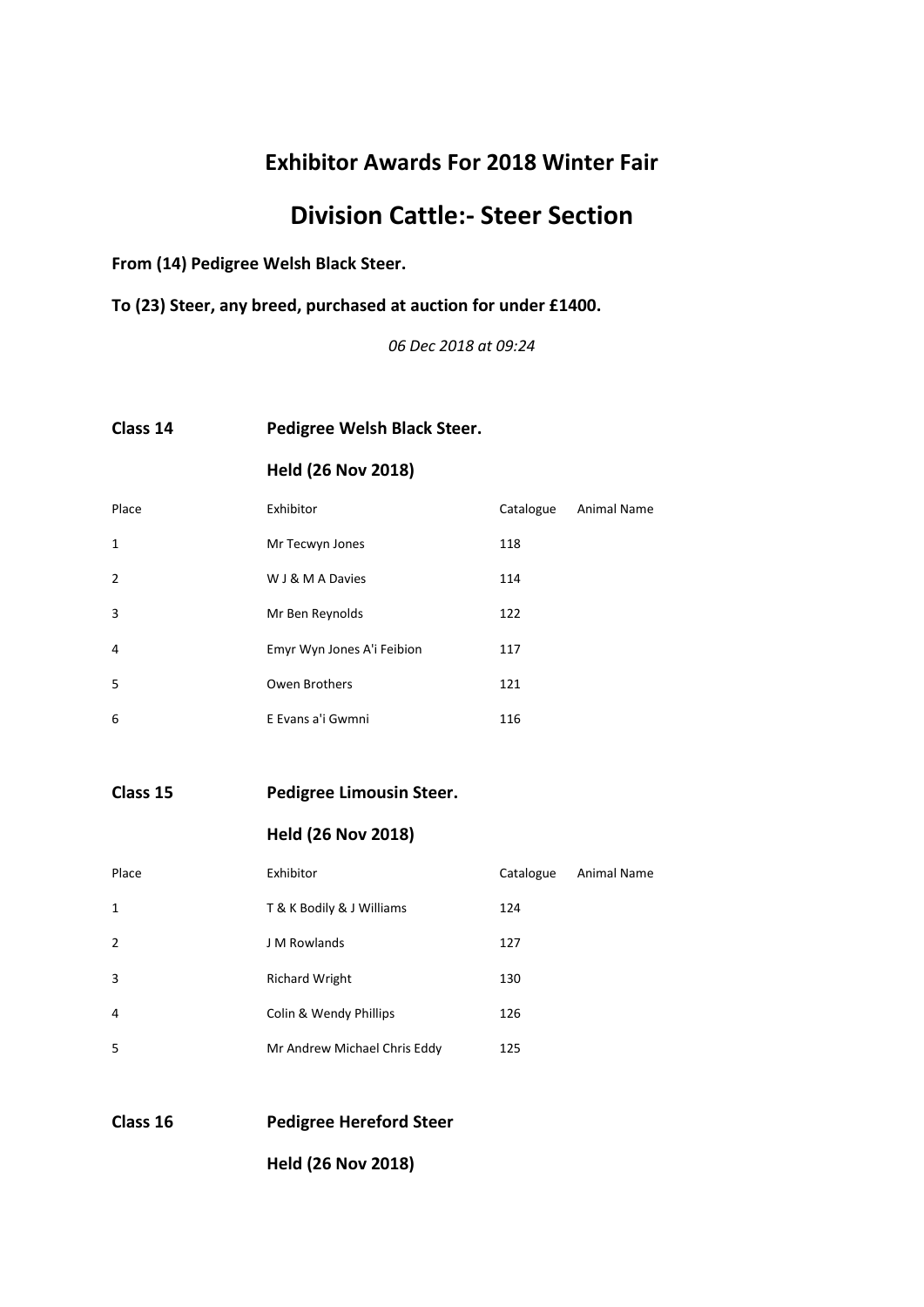| Place              | Exhibitor                                  |           | Catalogue Animal Name |
|--------------------|--------------------------------------------|-----------|-----------------------|
| 1                  | <b>Messrs Griffiths</b>                    | 134       |                       |
| 2                  | <b>Messrs Griffiths</b>                    | 133       |                       |
| 3                  | Harvey Brothers                            | 135       |                       |
| 4                  | Mr Fredrich Glenville Goodall              | 131       |                       |
| 5                  | Mr Glenn Pritchard                         | 136       |                       |
|                    |                                            |           |                       |
| Class 17           | Steer, Sired By A British Blonde.          |           |                       |
|                    | <b>Held (26 Nov 2018)</b>                  |           |                       |
| Place              | Exhibitor                                  |           | Catalogue Animal Name |
| <b>No Results</b>  |                                            |           |                       |
| Class 18           | <b>Steer, Sired By A Charolais.</b>        |           |                       |
|                    | <b>Held (26 Nov 2018)</b>                  |           |                       |
| Place              | Exhibitor                                  | Catalogue | Animal Name           |
| 1                  | Colin & Wendy Phillips                     | 142       |                       |
| 2                  | Mr John Alun Williams                      | 143       |                       |
| 3                  | E H Pennie & Son                           | 141       |                       |
|                    |                                            |           |                       |
| Class 19           | <b>Steer, Sired By A British Blue</b>      |           |                       |
|                    | <b>Held (26 Nov 2018)</b>                  |           |                       |
| Place              | Exhibitor                                  | Catalogue | <b>Animal Name</b>    |
| No Results         |                                            |           |                       |
| <b>Class 19.01</b> | <b>Steer, Sired By A British Blue</b>      |           |                       |
|                    | <b>Held (26 Nov 2018)</b>                  |           |                       |
| Place              | Exhibitor                                  | Catalogue | <b>Animal Name</b>    |
| 1                  | Lin Calcraft                               | 144       |                       |
| 2                  | Mr Blair M Duffton and Miss Rebecca Stuart |           | 145                   |
| 3                  | Mr Owen Wyn Williams                       | 155       |                       |
| 4                  | <b>Richard Wright</b>                      | 156       |                       |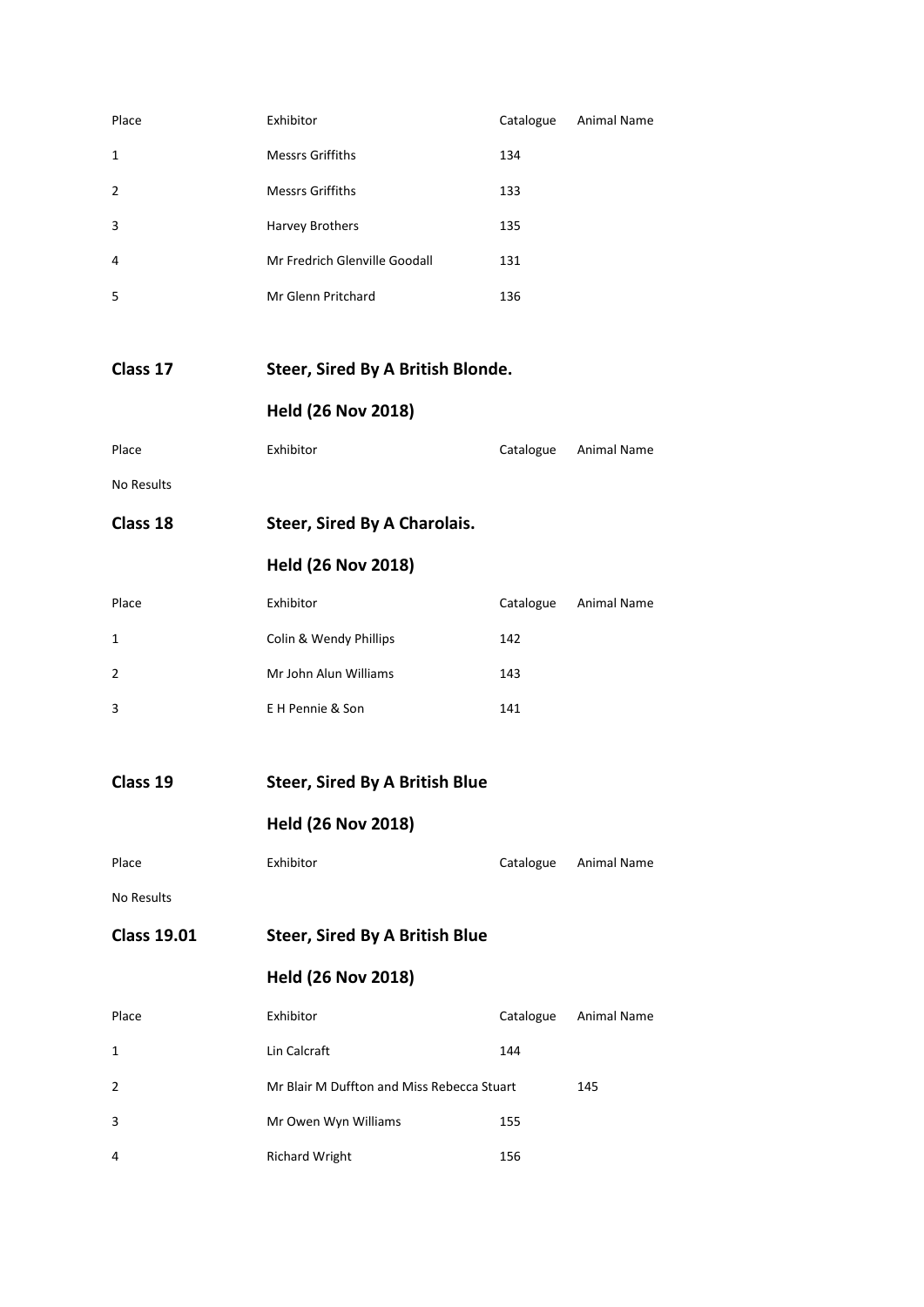| .5 | E & S Layton                         | 148 |
|----|--------------------------------------|-----|
| 6  | Mr Gwanwyn & Tecwyn Rowlands & Jones | 153 |

**Class 19.02 Steer, Sired By A British Blue**

#### **Held (26 Nov 2018)**

| Place          | Exhibitor               | Catalogue | <b>Animal Name</b> |
|----------------|-------------------------|-----------|--------------------|
| $\mathbf{1}$   | S & N Lloyd             | 150       |                    |
| $\overline{2}$ | Mr B G Price            | 151       |                    |
| 3              | <b>Edwards Brothers</b> | 147       |                    |
| 4              | Mr Llyr Taylor          | 154       |                    |
| 5              | GH & A H Roberts        | 152       |                    |
| 6              | E & S Layton            | 149       |                    |

**Class 20 Steer, Sired By A Limousin**

**Held (26 Nov 2018)**

| Place | Exhibitor | Catalogue Animal Name |
|-------|-----------|-----------------------|
|       |           |                       |

No Results

**Class 20.01 Steer, Sired By A Limousin**

#### **Held (26 Nov 2018)**

| Place          | Exhibitor                                  | Catalogue | Animal Name |
|----------------|--------------------------------------------|-----------|-------------|
| 1              | Mr Blair M Duffton and Miss Rebecca Stuart |           | 161         |
| $\overline{2}$ | Jean Mackay and James Nisbet               | 175       |             |
| 3              | Mr Blair M Duffton and Miss Rebecca Stuart |           | 160         |
| 4              | Mr Owen Wyn Williams                       | 189       |             |
| 5              | Mr Dai Thomas                              | 185       |             |
| 6              | Mr Hugh Dunlop                             | 162       |             |

**Class 20.02 Steer, Sired By A Limousin**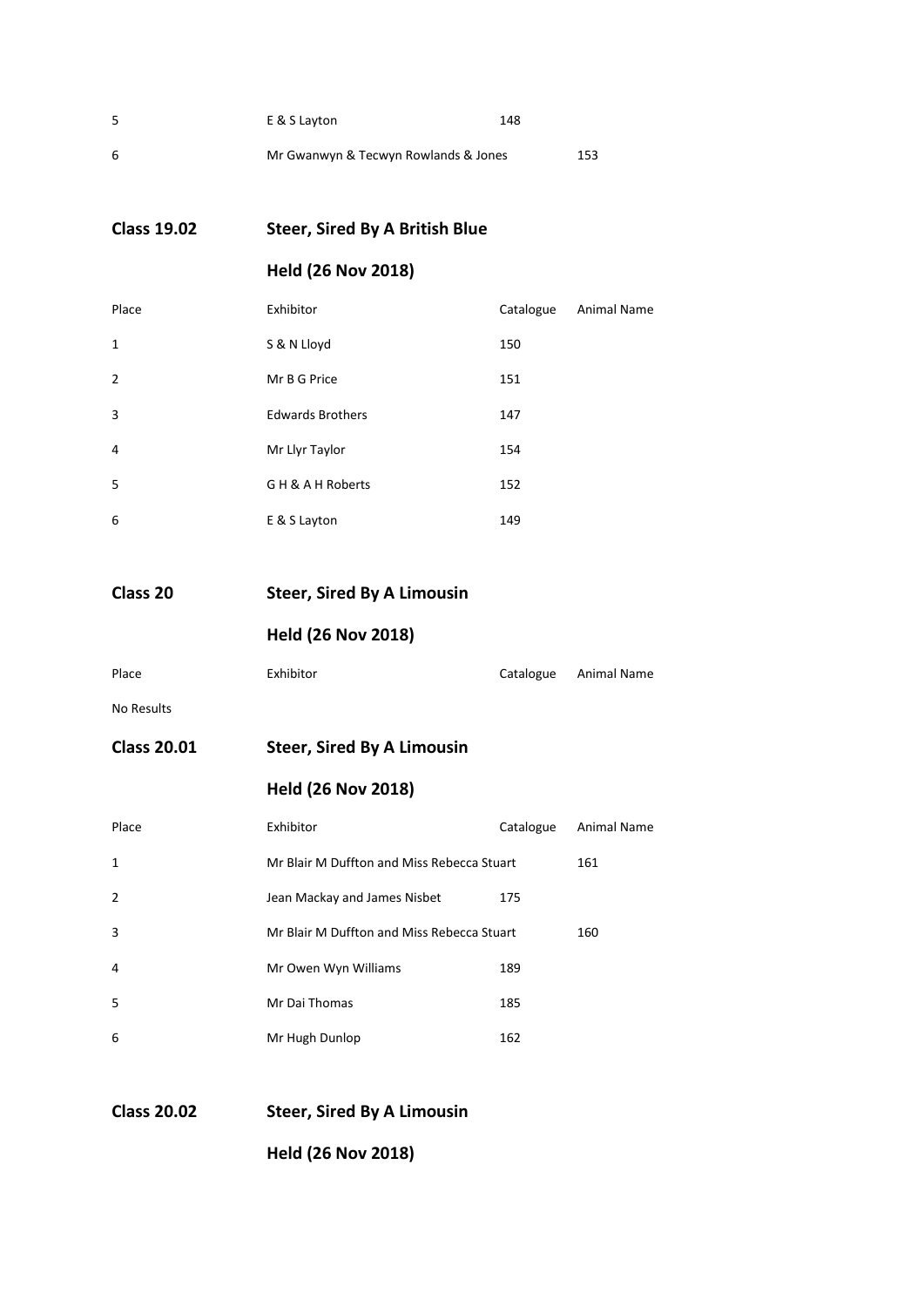| Place          | Exhibitor             | Catalogue | <b>Animal Name</b> |
|----------------|-----------------------|-----------|--------------------|
| 1              | Wilkinson & Marwood   | 186       |                    |
| $\overline{2}$ | Price & Rogers        | 179       |                    |
| 3              | Mr Tecwyn Jones       | 172       |                    |
| 4              | Mr Ioan Tudur Edwards | 165       |                    |
| -5             | JEL&CSMorgan          | 177       |                    |
| 6              | Mr Colin Harris       | 168       |                    |
|                |                       |           |                    |

**Class 20.03 Steer, Sired By A Limousin**

#### **Held (26 Nov 2018)**

| Place          | Exhibitor           | Catalogue | <b>Animal Name</b> |
|----------------|---------------------|-----------|--------------------|
| $\mathbf{1}$   | Mrs Melanie Alford  | 157       |                    |
| $\overline{2}$ | Mr Colin Harris     | 169       |                    |
| 3              | Erfyl Edwards       | 164       |                    |
| $\overline{4}$ | Little & Donaldson  | 174       |                    |
| 5              | Mr Gwanwyn Rowlands | 181       |                    |
| 6              | GH & A H Roberts    | 180       |                    |
|                |                     |           |                    |

#### **Class 21 Steer, Sired By A Pure Bred Continental Bull Of A Breed Not Included Above.**

| Place      | Exhibitor                                          | Catalogue | Animal Name |
|------------|----------------------------------------------------|-----------|-------------|
| No Results |                                                    |           |             |
| Class 22   | Steer, Sired By A Pure Bred Native Bull Of A Breed |           |             |

#### **Class 22 Steer, Sired By A Pure Bred Native Bull Of A Breed Not Included**

**Above.**

| Place | Exhibitor                      | Catalogue | Animal Name |
|-------|--------------------------------|-----------|-------------|
| 1     | Mr & Mrs Jason & Sarah Wareham | 194       |             |
| 2     | Lin Calcraft                   | 191       |             |
| 3     | Mr Andrew Michael Chris Eddy   | 193       |             |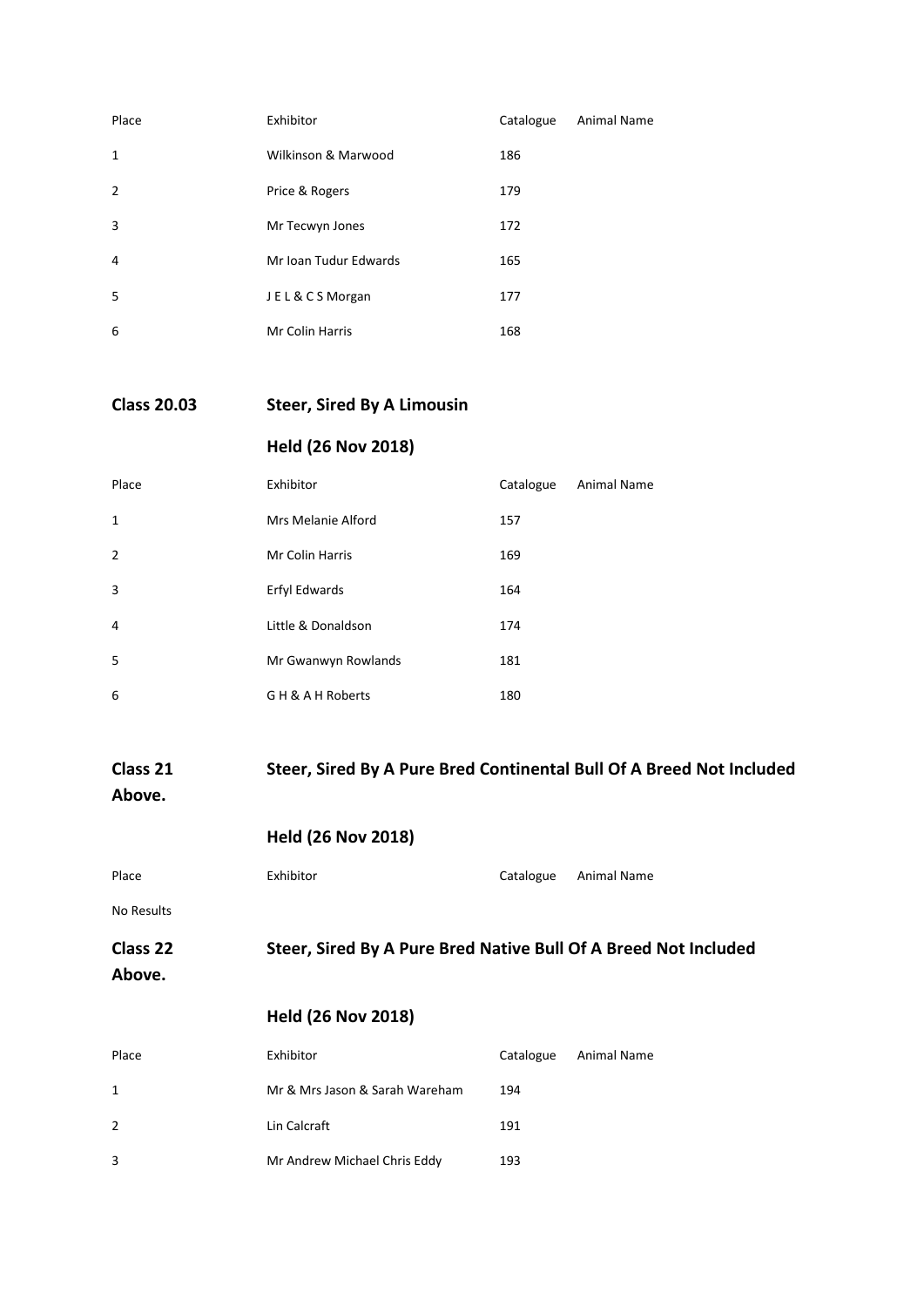### **Class 23 Steer, any breed, purchased at auction for under £1400.**

| Place          | Exhibitor               | Catalogue | Animal Name |
|----------------|-------------------------|-----------|-------------|
| 1              | A & E Vance             | 204       |             |
| $\overline{2}$ | <b>Edwards Brothers</b> | 195       |             |
| 3              | Mr Graham Ward          | 205       |             |
| $\overline{4}$ | George McFadzean Jnr    | 200       |             |
| 5              | Mr M Rowlands           | 202       |             |
| 6              | <b>Geraint Jones</b>    | 198       |             |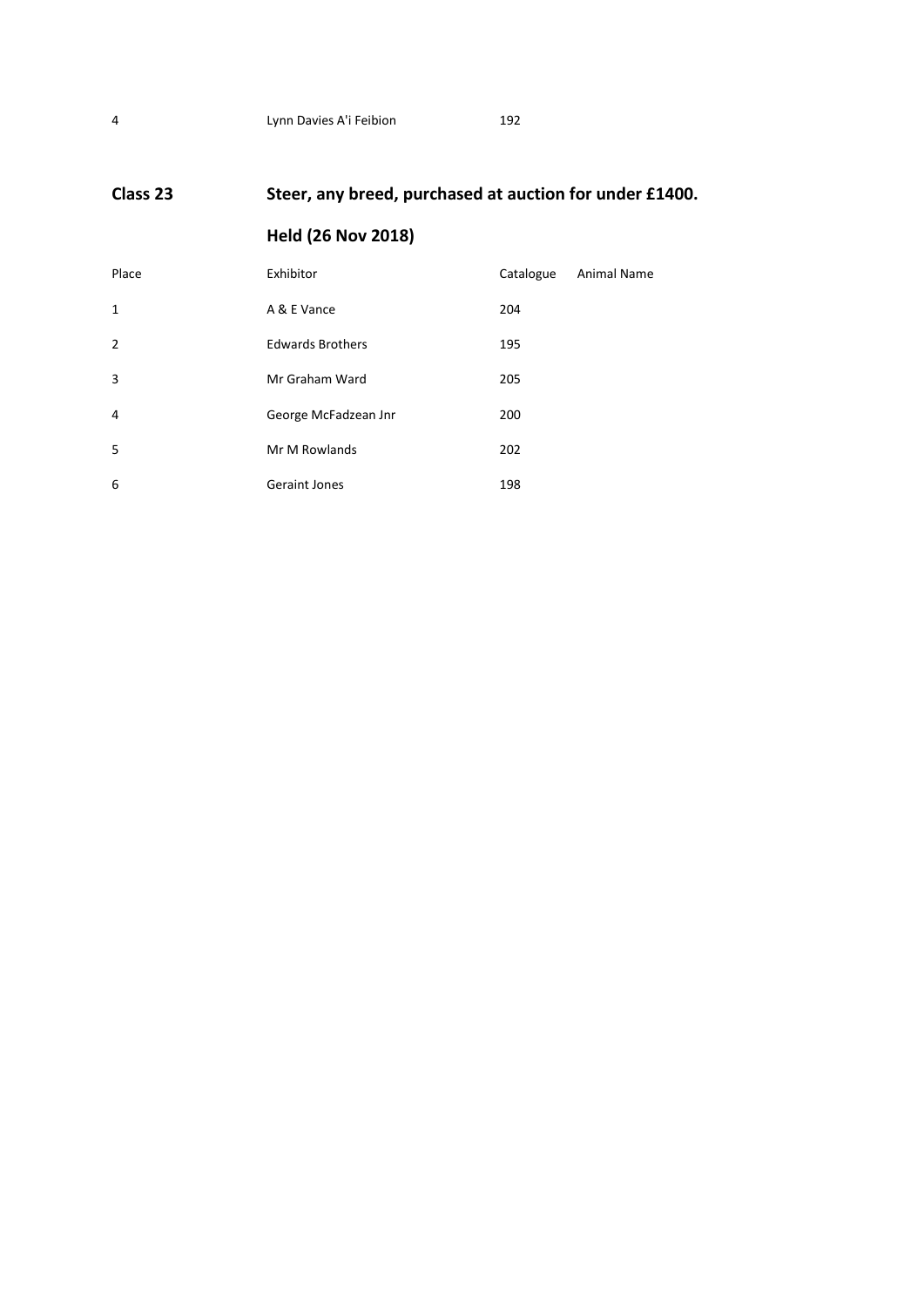# **Division Cattle:- Baby Beef Section**

#### **From (24) Baby Show Native Heifer, 425kg and under liveweight**

**To (34) Champion Baby Beef Show Exhibit**

*06 Dec 2018 at 09:24*

| Class 24 | Baby Show Native Heifer, 425kg and under liveweight<br><b>Held (27 Nov 2018)</b> |           |             |
|----------|----------------------------------------------------------------------------------|-----------|-------------|
|          |                                                                                  |           |             |
| Place    | Exhibitor                                                                        | Catalogue | Animal Name |
| 1        | T & K Bodily & J Williams                                                        | 206       |             |

#### **Class 25.01 Baby Show Continental Heifer, 425kg And Under Liveweight.**

#### **Held (27 Nov 2018)**

| Place          | Exhibitor                    | Catalogue | <b>Animal Name</b> |
|----------------|------------------------------|-----------|--------------------|
| 1              | Erfyl Edwards                | 218       |                    |
| $\overline{2}$ | Mr & Mrs Dafydd & Alaw Evans | 219       |                    |
| 3              | D Hughes                     | 225       |                    |
| 4              | Mr BI & Je Griffiths         | 223       |                    |
| 5              | Mr Deiniol Hughes            | 227       |                    |
| 6              | Mr H S & M Everatt           | 221       |                    |

**Class 25.02 Baby Show Continental Heifer, 425kg And Under Liveweight.**

| Place          | Exhibitor      | Catalogue | Animal Name |
|----------------|----------------|-----------|-------------|
| 1              | Mr Llyr Hughes | 228       |             |
| $\overline{2}$ | Mr Hefin Parry | 243       |             |
| 3              | Mrs D A Davies | 215       |             |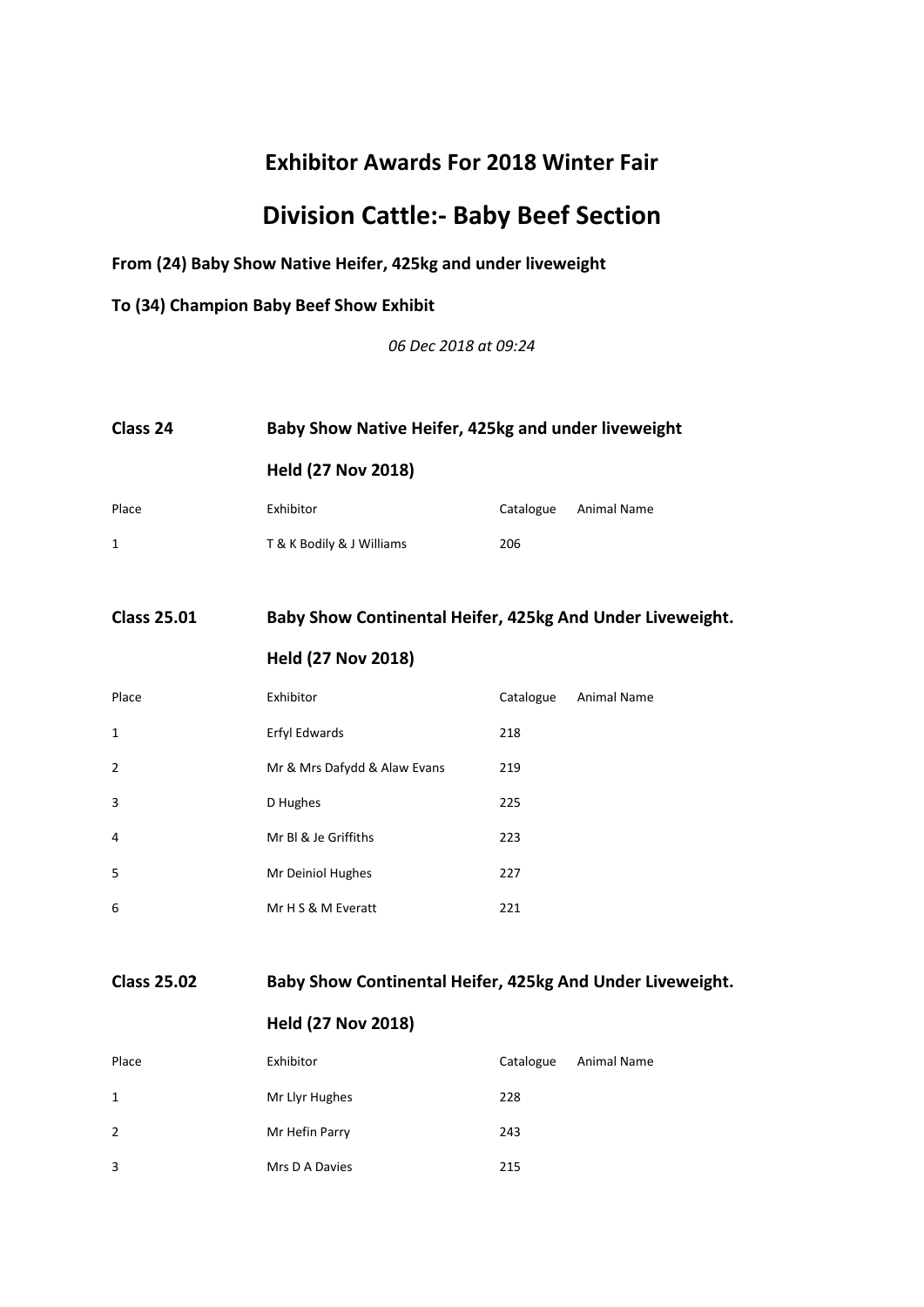| 4  | Mr John Williams       | 255 |
|----|------------------------|-----|
| -5 | Mr P L & O J Watkins   | 254 |
| -6 | Messrs R & M Patterson | 244 |

#### **Class 25.03 Baby Show Continental Heifer, 425kg And Under Liveweight.**

#### **Held (27 Nov 2018)**

| Place          | Exhibitor                    | Catalogue | Animal Name |
|----------------|------------------------------|-----------|-------------|
| 1              | Mr & Mrs Craig Malone        | 237       |             |
| $\overline{2}$ | Rhys Millichap               | 238       |             |
| 3              | D Hughes                     | 224       |             |
| 4              | Mr David Richard Jones Lloyd | 236       |             |
| 5              | Dai Brute                    | 213       |             |
| 6              | Mr Owen Wyn Williams         | 210       |             |

#### **Class 25.04 Baby Show Continental Heifer, 425kg And Under Liveweight.**

#### **Held (27 Nov 2018)**

| Place          | Exhibitor                 | Catalogue | <b>Animal Name</b> |
|----------------|---------------------------|-----------|--------------------|
| $\mathbf{1}$   | R W Jones and L. A. Jones | 234       |                    |
| $\overline{2}$ | Mr Alastair Jackson       | 230       |                    |
| 3              | Mr John Williams          | 256       |                    |
| 4              | E H Pennie & Son          | 245       |                    |
| 5              | Mr Tecwyn Jones           | 235       |                    |
| 6              | CD & L Morris             | 241       |                    |

| Class 26   | Baby Show Native Steer, 425kg and under liveweight. |           |             |
|------------|-----------------------------------------------------|-----------|-------------|
|            | <b>Held (27 Nov 2018)</b>                           |           |             |
| Place      | Exhibitor                                           | Catalogue | Animal Name |
| No Results |                                                     |           |             |

**Class 27 Baby Show Continental Steer, 425kg and under liveweight**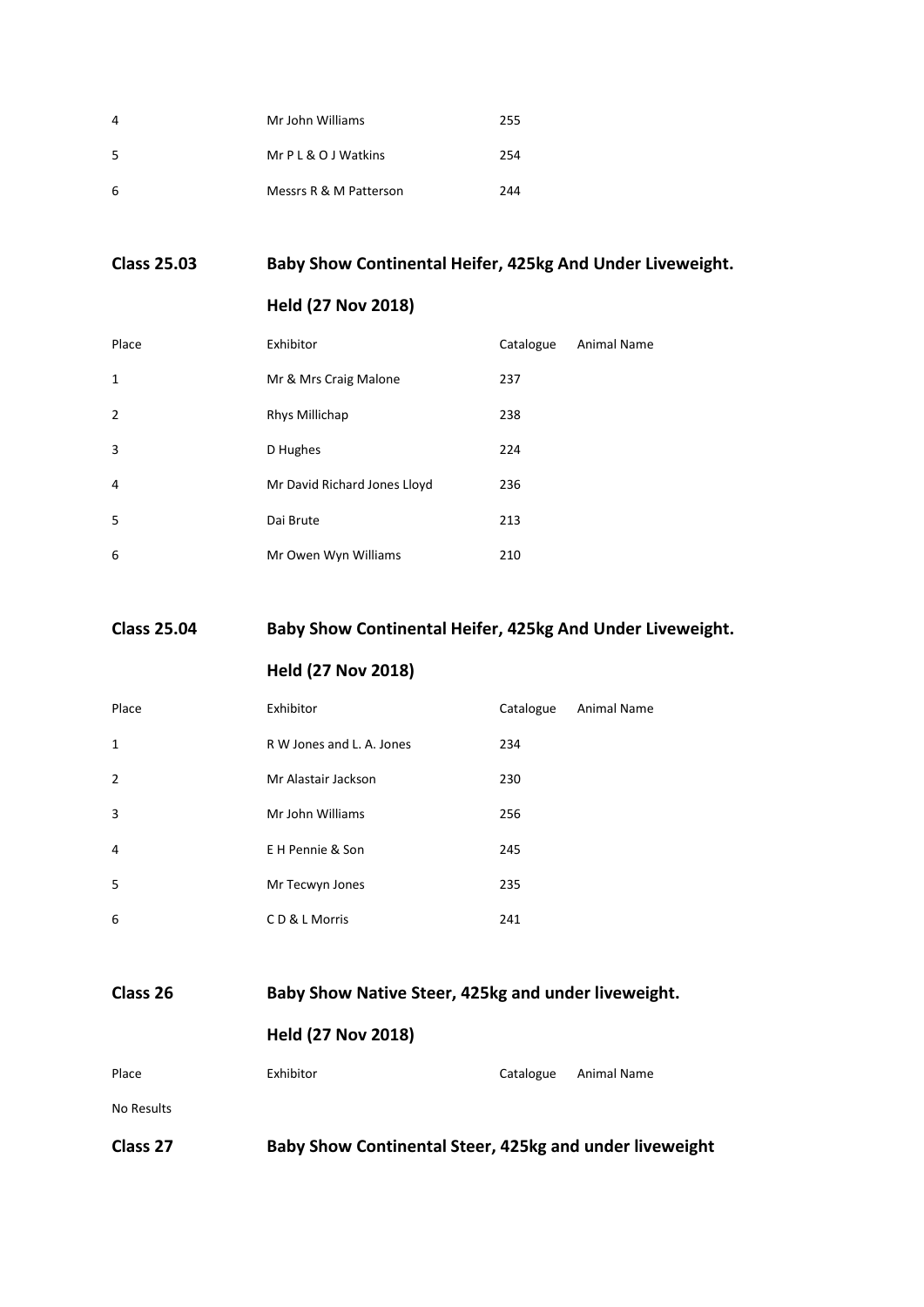#### **Held (27 Nov 2018)**

| <b>Class 27.01</b> | Baby Show Continental Steer, 425kg and under liveweight. |           |             |
|--------------------|----------------------------------------------------------|-----------|-------------|
| No Results         |                                                          |           |             |
| Place              | Exhibitor                                                | Catalogue | Animal Name |

# **Held (27 Nov 2018)** Place Exhibitor Exhibitor Catalogue Animal Name

| $\mathbf{1}$   | Mr Andrew Weir                   | 291 |
|----------------|----------------------------------|-----|
| $\overline{2}$ | Mr & Mrs D S & C M & C H Edwards | 270 |
| 3              | Mr David Richard Jones Lloyd     | 281 |
| 4              | Mr Darrell Cheacker              | 265 |
| .5             | Kevin J & Linda A Williams       | 293 |
| 6              | Mr John Richard Owen             | 284 |

#### **Class 27.02 Baby Show Continental Steer, 425kg And Under Liveweight.**

#### **Held (27 Nov 2018)**

| Place          | Exhibitor            | Catalogue | <b>Animal Name</b> |
|----------------|----------------------|-----------|--------------------|
| 1              | Miss Stephanie Dick  | 267       |                    |
| $\overline{2}$ | E H Pennie & Son     | 285       |                    |
| 3              | Dai Brute            | 263       |                    |
| 4              | P J & T A Jones      | 280       |                    |
| 5              | <b>Geraint Jones</b> | 279       |                    |
| 6              | Mrs D A Davies       | 266       |                    |

**Class 27.03 Baby Show Continental Steer, 425kg And Under Liveweight.**

| Place          | Exhibitor          | Catalogue | Animal Name |
|----------------|--------------------|-----------|-------------|
| 1              | J W Smith Jackson  | 290       |             |
| $\overline{2}$ | T & D B Roberts    | 289       |             |
| 3              | <b>Emily Jones</b> | 276       |             |
| $\overline{4}$ | Mr Graham Cameron  | 264       |             |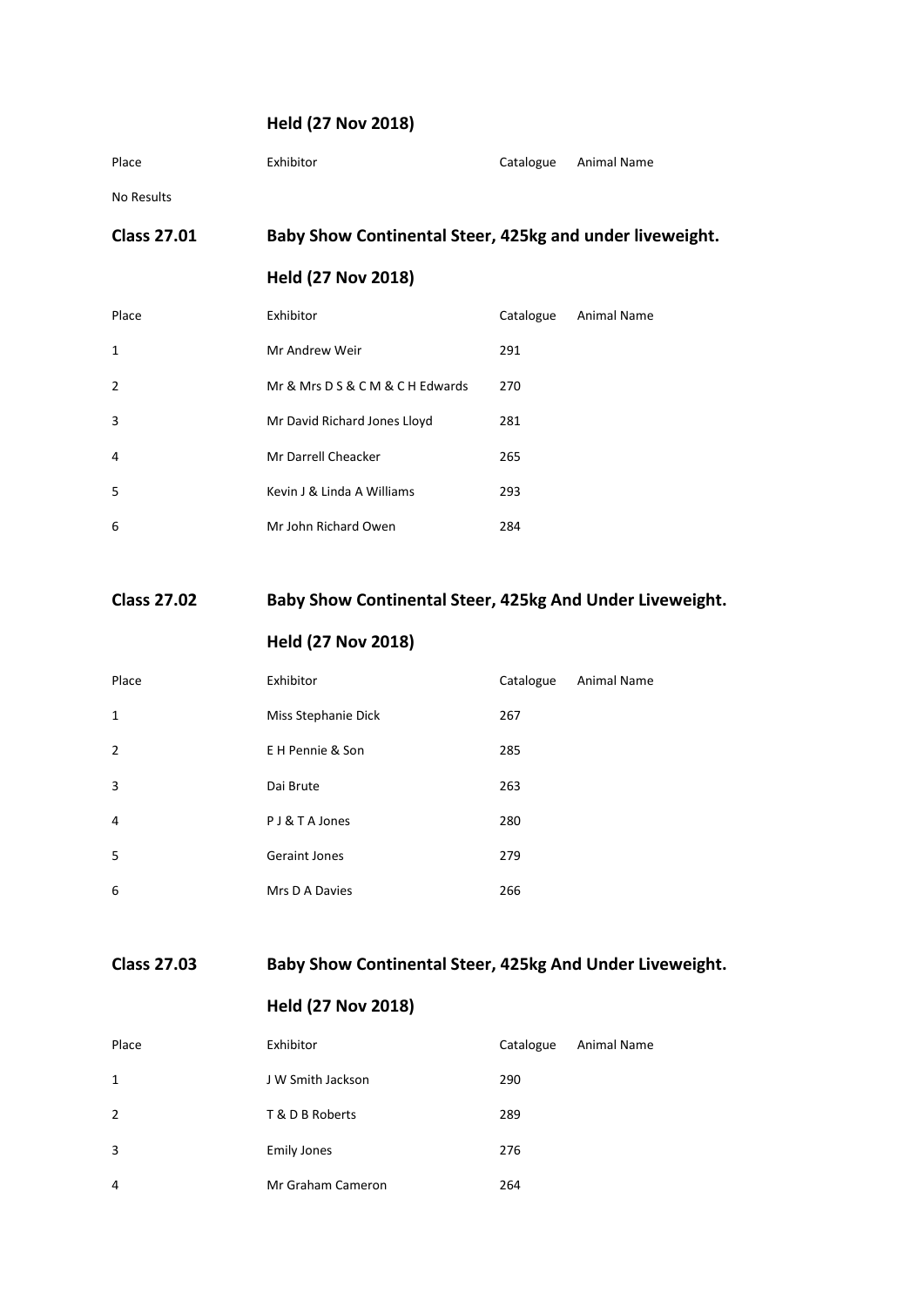| 5            | Mr & Mrs D S & C M & C H Edwards | 269       |                       |
|--------------|----------------------------------|-----------|-----------------------|
| 6            | Mr H S & M Everatt               | 272       |                       |
|              |                                  |           |                       |
| Class 28     | The Winner Of Section 24         |           |                       |
|              | <b>Held (27 Nov 2018)</b>        |           |                       |
| Place        | Exhibitor                        | Catalogue | <b>Animal Name</b>    |
| $\mathbf{1}$ | T & K Bodily & J Williams        | 206       |                       |
| Class 29     | The Winner Of Section 25         |           |                       |
|              | <b>Held (27 Nov 2018)</b>        |           |                       |
| Place        | Exhibitor                        |           | Catalogue Animal Name |
| $\mathbf{1}$ | Mr Llyr Hughes                   | 228       |                       |
| 2            | Mr & Mrs Craig Malone            | 237       |                       |
|              |                                  |           |                       |
| Class 30     | For The Winner Of Section 26     |           |                       |
|              | <b>Held (27 Nov 2018)</b>        |           |                       |
| Place        | Exhibitor                        |           | Catalogue Animal Name |
| No Results   |                                  |           |                       |
| Class 31     | The Winner Of Section 27         |           |                       |
|              | <b>Held (27 Nov 2018)</b>        |           |                       |
| Place        | Exhibitor                        | Catalogue | Animal Name           |
| 1            | Miss Stephanie Dick              | 267       |                       |
| 2            | E H Pennie & Son                 | 285       |                       |
| Class 32     | <b>Champion Heifer</b>           |           |                       |
|              | <b>Held (27 Nov 2018)</b>        |           |                       |
| Place        | Exhibitor                        | Catalogue | Animal Name           |
| $\mathbf{1}$ | Mr Llyr Hughes                   | 228       |                       |
| 2            | Mr & Mrs Craig Malone            | 237       |                       |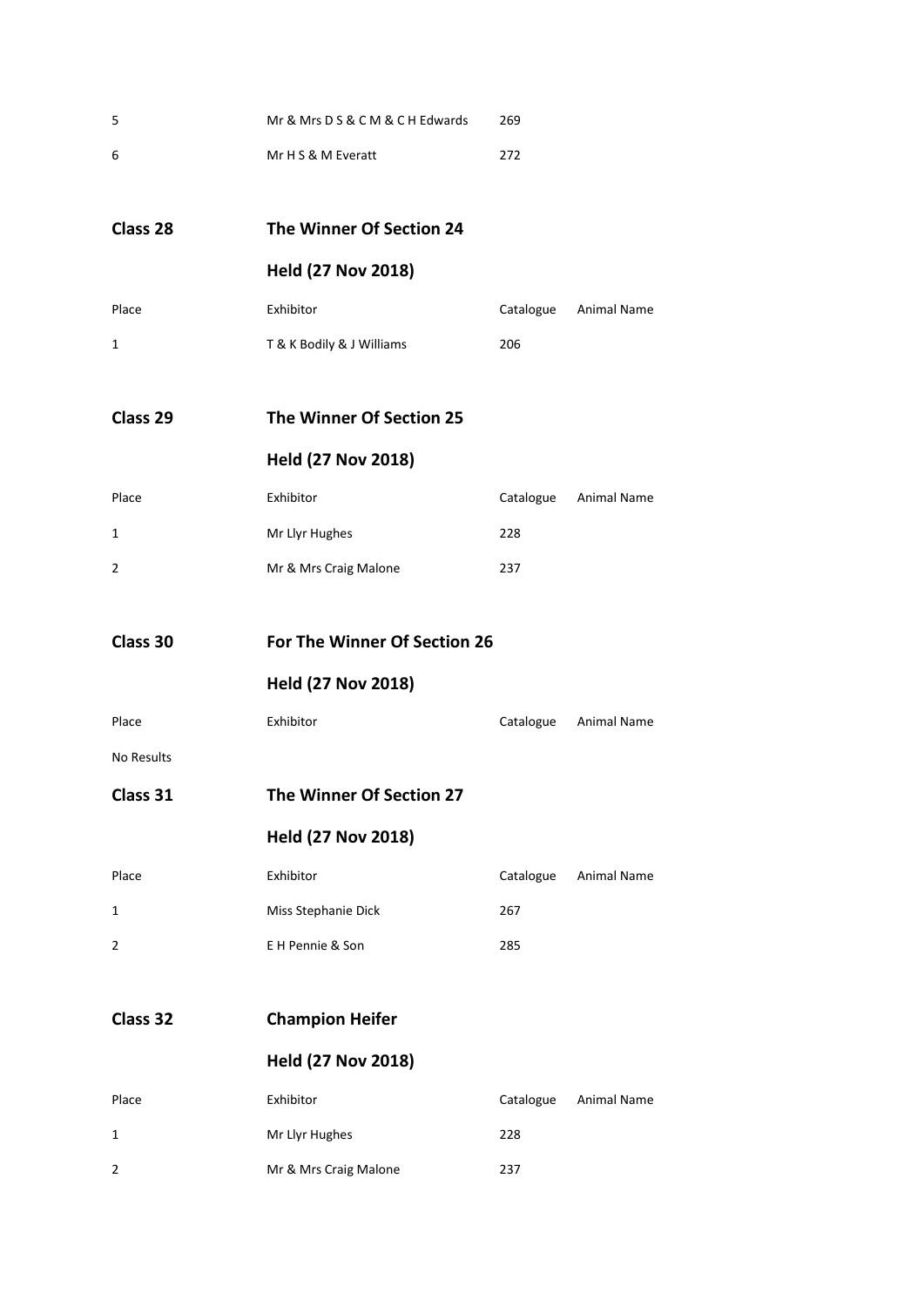| Class 33       | <b>Champion Steer</b>     |           |             |
|----------------|---------------------------|-----------|-------------|
|                | <b>Held (27 Nov 2018)</b> |           |             |
| Place          | Exhibitor                 | Catalogue | Animal Name |
| $\mathbf{1}$   | Miss Stephanie Dick       | 267       |             |
| $\overline{2}$ | E H Pennie & Son          | 285       |             |
|                |                           |           |             |

#### **Class 34 Champion Baby Beef Show Exhibit**

| Place | Exhibitor             | Catalogue | Animal Name |
|-------|-----------------------|-----------|-------------|
| 1     | Mr Llyr Hughes        | 228       |             |
| 2     | Mr & Mrs Craig Malone | 237       |             |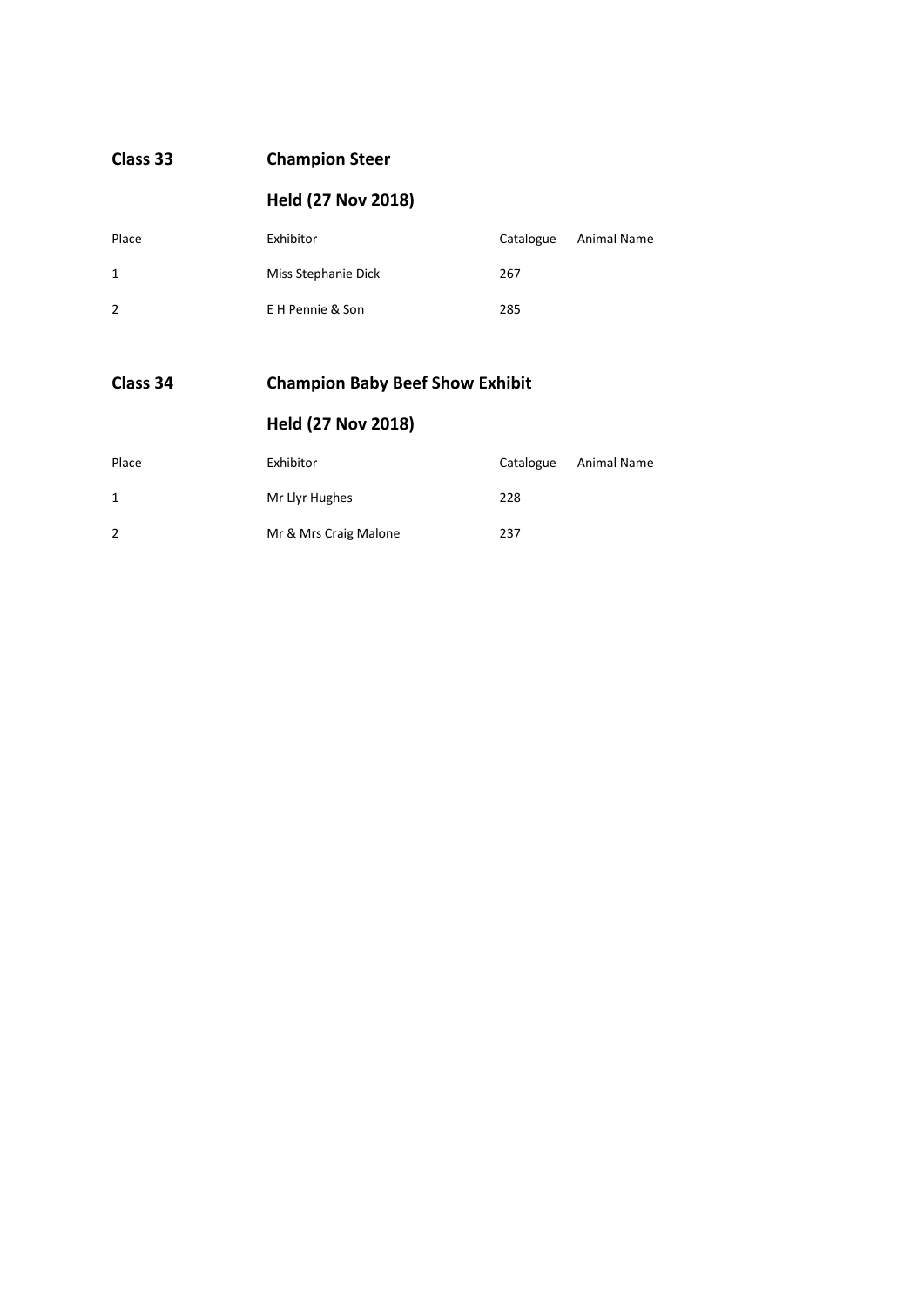# **Division Cattle:- Section Winners**

**From (35) Winner of Section 1**

**To (56) Champion Steer**

*06 Dec 2018 at 09:24*

| Class 35       | <b>Winner of Section 1</b> |                |                       |
|----------------|----------------------------|----------------|-----------------------|
|                | <b>Held (26 Nov 2018)</b>  |                |                       |
| Place          | Exhibitor                  |                | Catalogue Animal Name |
| 1              | Mr Ian & Carwyn Lewis      | 4              |                       |
| $\overline{2}$ | Gareth, Diane & Aled James | $\overline{2}$ |                       |
|                |                            |                |                       |
| Class 36       | <b>Winner of Section 2</b> |                |                       |
|                | <b>Held (26 Nov 2018)</b>  |                |                       |
| Place          | Exhibitor                  | Catalogue      | Animal Name           |
| 1              | Mr Colin Harris            | 11             |                       |
| $\overline{2}$ | <b>Richard Wright</b>      | 14             |                       |
|                |                            |                |                       |
| Class 37       | <b>Winner of Section 3</b> |                |                       |
|                | <b>Held (26 Nov 2018)</b>  |                |                       |
| Place          | Exhibitor                  | Catalogue      | Animal Name           |
| $\mathbf{1}$   | A D Richards               | 18             |                       |
| $\overline{2}$ | A D Richards               | 17             |                       |
|                |                            |                |                       |
| Class 38       | <b>Winner of Section 4</b> |                |                       |
|                | <b>Held (26 Nov 2018)</b>  |                |                       |
| Place          | Exhibitor                  |                | Catalogue Animal Name |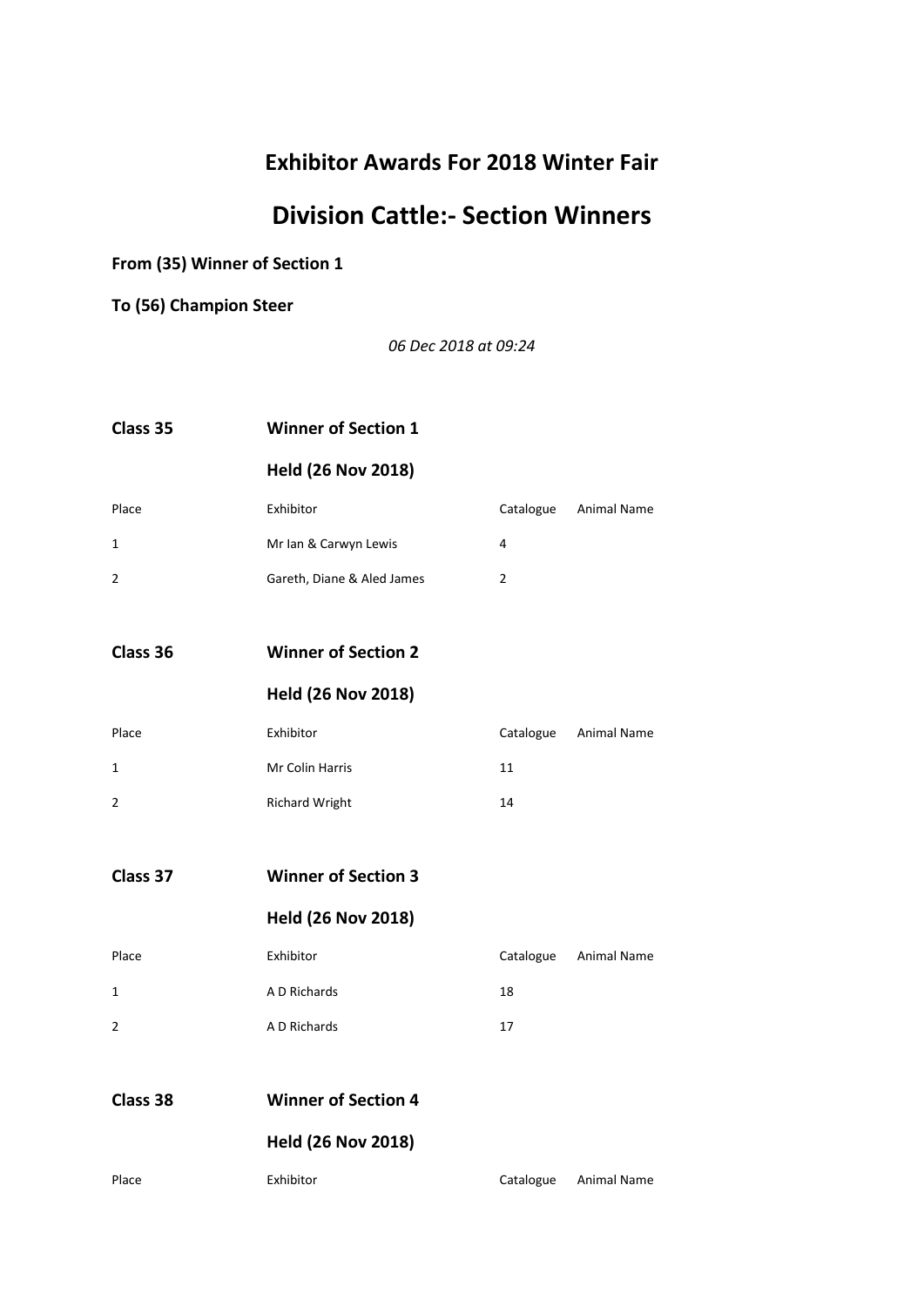No Results

| Class 39            | <b>Winner of Section 5</b>                 |           |                       |
|---------------------|--------------------------------------------|-----------|-----------------------|
|                     | <b>Held (26 Nov 2018)</b>                  |           |                       |
| Place               | Exhibitor                                  | Catalogue | Animal Name           |
| 1                   | Morgan & Jones                             | 24        |                       |
| $\overline{2}$      | Mr Blair M Duffton and Miss Rebecca Stuart |           | 20                    |
| Class 40            | <b>Winner of Section 6</b>                 |           |                       |
|                     | <b>Held (26 Nov 2018)</b>                  |           |                       |
| Place               | Exhibitor                                  | Catalogue | Animal Name           |
| 1                   | Morgan & Jones                             | 38        |                       |
| 2                   | Mr James Nisbet                            | 39        |                       |
| Class 41            | <b>Winner of Section 7</b>                 |           |                       |
|                     | <b>Held (26 Nov 2018)</b>                  |           |                       |
| Place               | Exhibitor                                  | Catalogue | Animal Name           |
| 1                   | <b>Edwards Brothers</b>                    | 59        |                       |
| 2                   | Lin Calcraft                               | 50        |                       |
| Class 42            | <b>Winner of Section 8</b>                 |           |                       |
|                     | <b>Held (26 Nov 2018)</b>                  |           |                       |
| Place               | Exhibitor                                  |           | Catalogue Animal Name |
| 1                   | Mr J M Rowlands                            | 101       |                       |
| 2                   | <b>Geraint Jones</b>                       | 19        |                       |
| Class <sub>43</sub> | <b>Winner of Section 9</b>                 |           |                       |
|                     | <b>Held (26 Nov 2018)</b>                  |           |                       |
| Place               | Exhibitor                                  |           | Catalogue Animal Name |
| 1                   | Mr Joe Burnett                             | 103       |                       |
|                     |                                            |           |                       |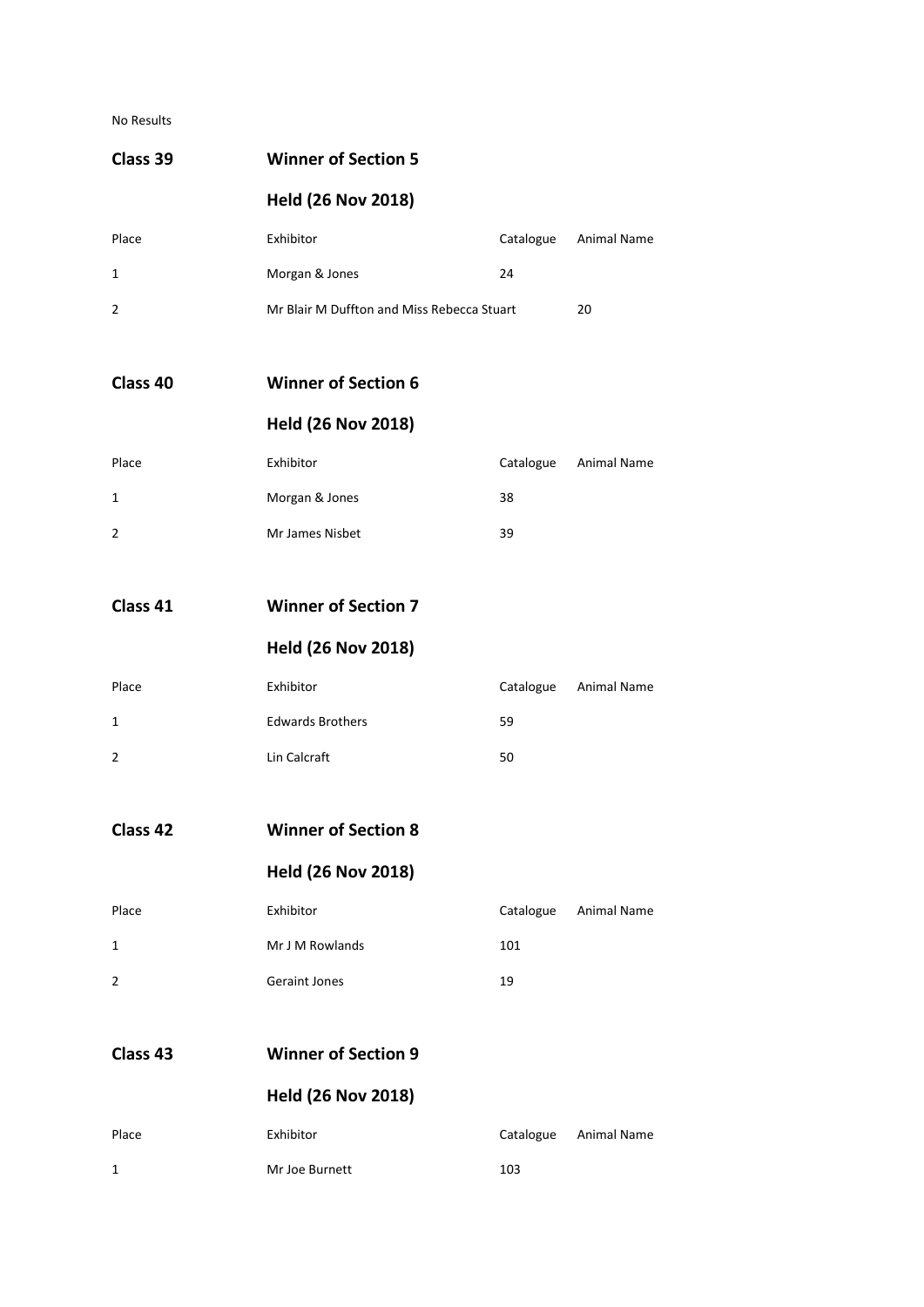| Class 44    | <b>Winner of Section 10</b> |           |                    |
|-------------|-----------------------------|-----------|--------------------|
|             | <b>Held (26 Nov 2018)</b>   |           |                    |
| Place       | Exhibitor                   | Catalogue | <b>Animal Name</b> |
| 1           | Mr & Mrs T & I Ponsonby     | 110       |                    |
| 2           | GD & J B Jenkins            | 108       |                    |
| Class 45    | <b>Winner of Section 14</b> |           |                    |
|             | <b>Held (26 Nov 2018)</b>   |           |                    |
| Place       | Exhibitor                   | Catalogue | Animal Name        |
| 1           | Mr Tecwyn Jones             | 118       |                    |
| 2           | W J & M A Davies            | 114       |                    |
| Class 46    | <b>Winner of Section 15</b> |           |                    |
|             | <b>Held (26 Nov 2018)</b>   |           |                    |
| Place       | Exhibitor                   | Catalogue | Animal Name        |
| 1           | T & K Bodily & J Williams   | 124       |                    |
| 2           | J M Rowlands                | 127       |                    |
| Class 47    | <b>Winner of Section 16</b> |           |                    |
|             | <b>Held (26 Nov 2018)</b>   |           |                    |
| Place       | Exhibitor                   | Catalogue | Animal Name        |
| $\mathbf 1$ | <b>Messrs Griffiths</b>     | 134       |                    |
| 2           | <b>Messrs Griffiths</b>     | 133       |                    |
| Class 48    | <b>Winner of Section 17</b> |           |                    |
|             | <b>Held (26 Nov 2018)</b>   |           |                    |
| Place       | Exhibitor                   | Catalogue | Animal Name        |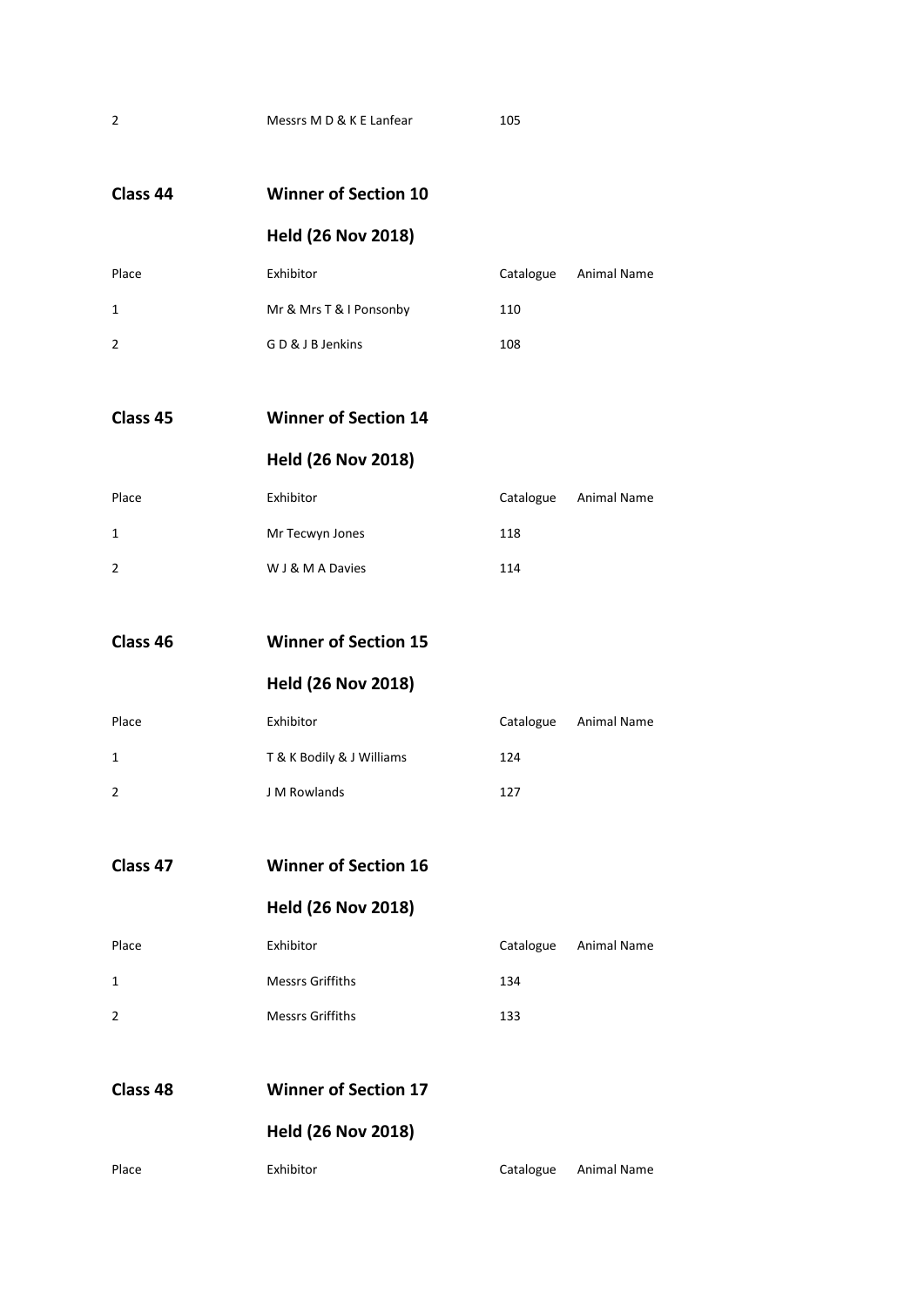#### No Results

| Class <sub>49</sub> | <b>Winner of Section 18</b>    |           |                       |
|---------------------|--------------------------------|-----------|-----------------------|
|                     | <b>Held (26 Nov 2018)</b>      |           |                       |
| Place               | Exhibitor                      | Catalogue | Animal Name           |
| 1                   | Colin & Wendy Phillips         | 142       |                       |
| 2                   | Mr John Alun Williams          | 143       |                       |
| Class 50            | <b>Winner of Section 19</b>    |           |                       |
|                     | <b>Held (26 Nov 2018)</b>      |           |                       |
| Place               | Exhibitor                      | Catalogue | <b>Animal Name</b>    |
| 1                   | Lin Calcraft                   | 144       |                       |
| 2                   | S & N Lloyd                    | 150       |                       |
| Class 51            | <b>Winner of Section 20</b>    |           |                       |
|                     | <b>Held (26 Nov 2018)</b>      |           |                       |
| Place               | Exhibitor                      | Catalogue | Animal Name           |
| 1                   | Wilkinson & Marwood            | 186       |                       |
| 2                   | Price & Rogers                 | 179       |                       |
| Class 52            | <b>Winner of Section 21</b>    |           |                       |
|                     | <b>Held (26 Nov 2018)</b>      |           |                       |
| Place               | Exhibitor                      |           | Catalogue Animal Name |
| No Results          |                                |           |                       |
| Class 53            | <b>Winner of Section 22</b>    |           |                       |
|                     | <b>Held (26 Nov 2018)</b>      |           |                       |
| Place               | Exhibitor                      | Catalogue | Animal Name           |
| 1                   | Mr & Mrs Jason & Sarah Wareham | 194       |                       |
| 2                   | Lin Calcraft                   | 191       |                       |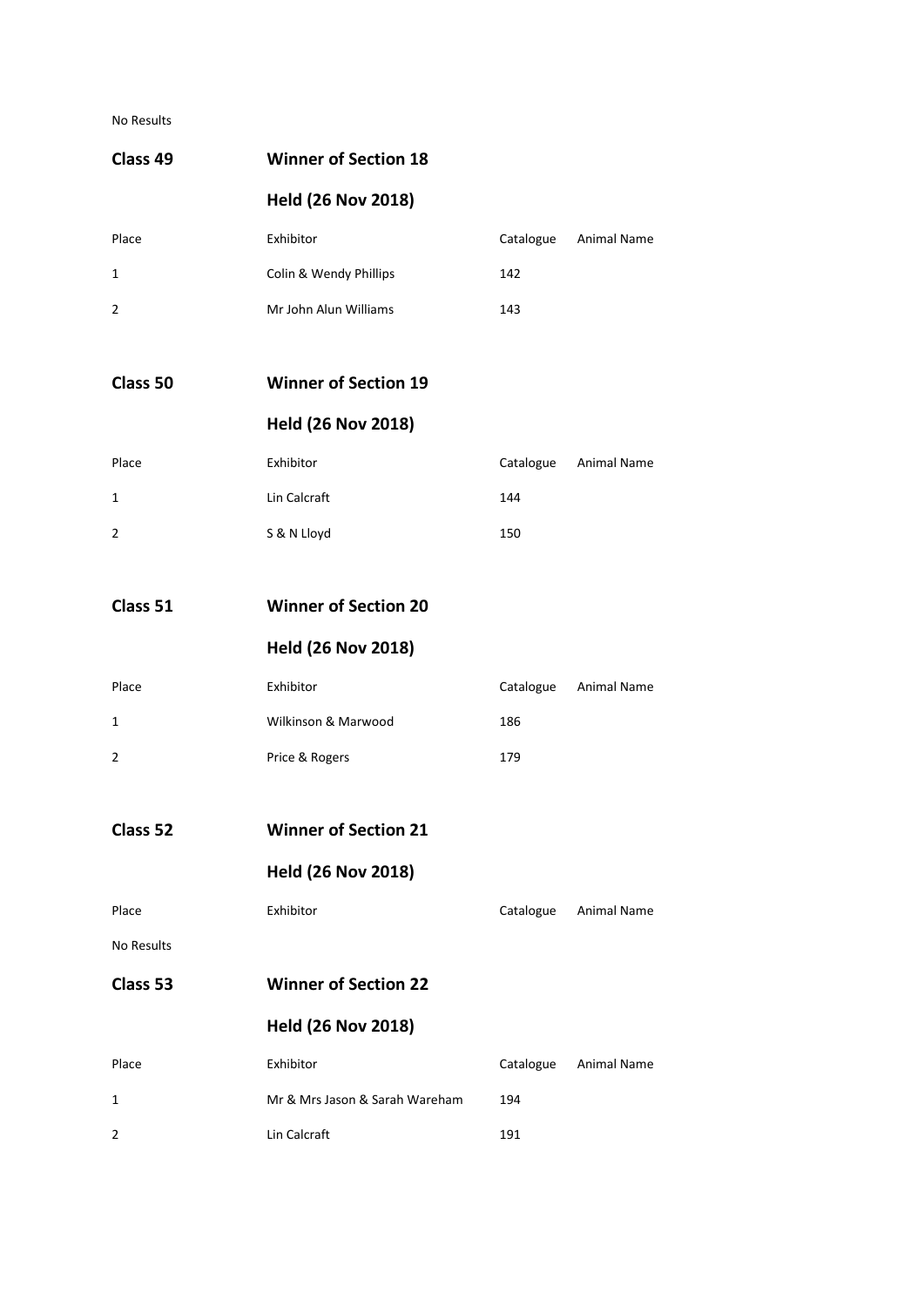| Class 54       | <b>Winner of Section 23</b> |           |                    |
|----------------|-----------------------------|-----------|--------------------|
|                | <b>Held (26 Nov 2018)</b>   |           |                    |
| Place          | Exhibitor                   | Catalogue | <b>Animal Name</b> |
| $\mathbf{1}$   | A & E Vance                 | 204       |                    |
| $\overline{2}$ | <b>Edwards Brothers</b>     | 195       |                    |
|                |                             |           |                    |
| Class 55       | <b>Champion Heifer</b>      |           |                    |
|                | <b>Held (27 Nov 2018)</b>   |           |                    |
| Place          | Exhibitor                   | Catalogue | Animal Name        |
| $\mathbf{1}$   | <b>Edwards Brothers</b>     | 59        |                    |
| $\overline{2}$ | Morgan & Jones              | 38        |                    |
|                |                             |           |                    |
| Class 56       | <b>Champion Steer</b>       |           |                    |
|                | <b>Held (27 Nov 2018)</b>   |           |                    |
| Place          | Exhibitor                   | Catalogue | <b>Animal Name</b> |

1 Lin Calcraft 144

2 Wilkinson & Marwood 186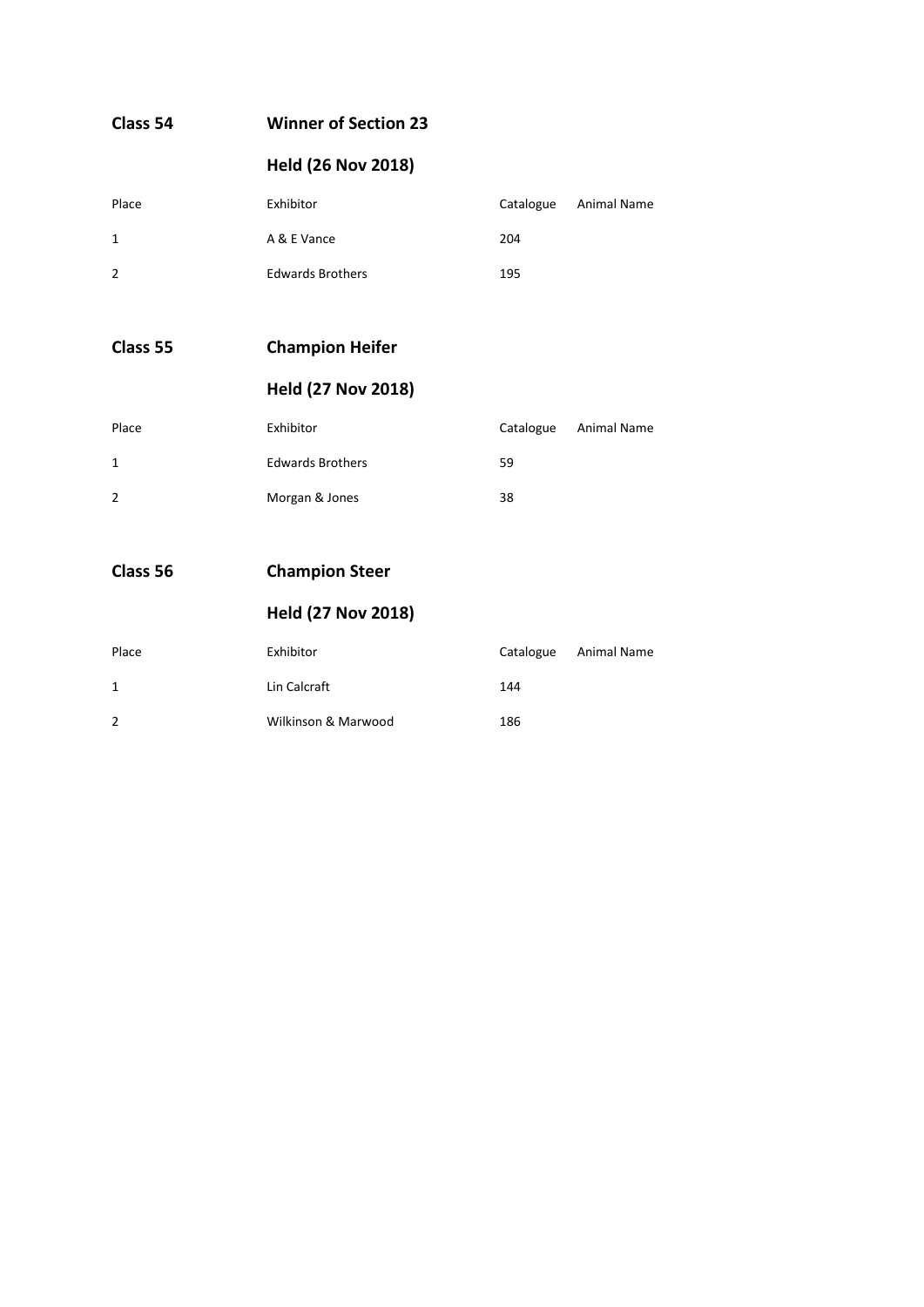# **Division Cattle:- Championship Judges:**

**From (57) Supreme Champion**

**To (64) Highest number of points**

*06 Dec 2018 at 09:24*

| Class 57            | <b>Supreme Champion</b>              |     |                       |  |
|---------------------|--------------------------------------|-----|-----------------------|--|
|                     | <b>Held (27 Nov 2018)</b>            |     |                       |  |
| Place               | Exhibitor                            |     | Catalogue Animal Name |  |
| 1                   | <b>Edwards Brothers</b>              | 59  |                       |  |
| 1                   | Lin Calcraft                         | 144 |                       |  |
|                     |                                      |     |                       |  |
| Class 58            | <b>Exhibitor Bred Champion</b>       |     |                       |  |
|                     | <b>Held (27 Nov 2018)</b>            |     |                       |  |
| Place               | Exhibitor                            |     | Catalogue Animal Name |  |
| 1                   | Wilkinson & Marwood                  | 186 |                       |  |
|                     |                                      |     |                       |  |
| Class 59            | <b>Champion Pedigree Welsh Black</b> |     |                       |  |
|                     | <b>Held (27 Nov 2018)</b>            |     |                       |  |
| Place               | Exhibitor                            |     | Catalogue Animal Name |  |
| 1                   | Mr Ian & Carwyn Lewis                | 4   |                       |  |
| $\overline{2}$      | Mr Tecwyn Jones                      | 118 |                       |  |
|                     |                                      |     |                       |  |
| Class <sub>60</sub> | <b>Champion Pedigree Limousin</b>    |     |                       |  |
|                     | <b>Held (27 Nov 2018)</b>            |     |                       |  |
| Place               | Exhibitor                            |     | Catalogue Animal Name |  |
| 1                   | Mr Colin Harris                      | 11  |                       |  |